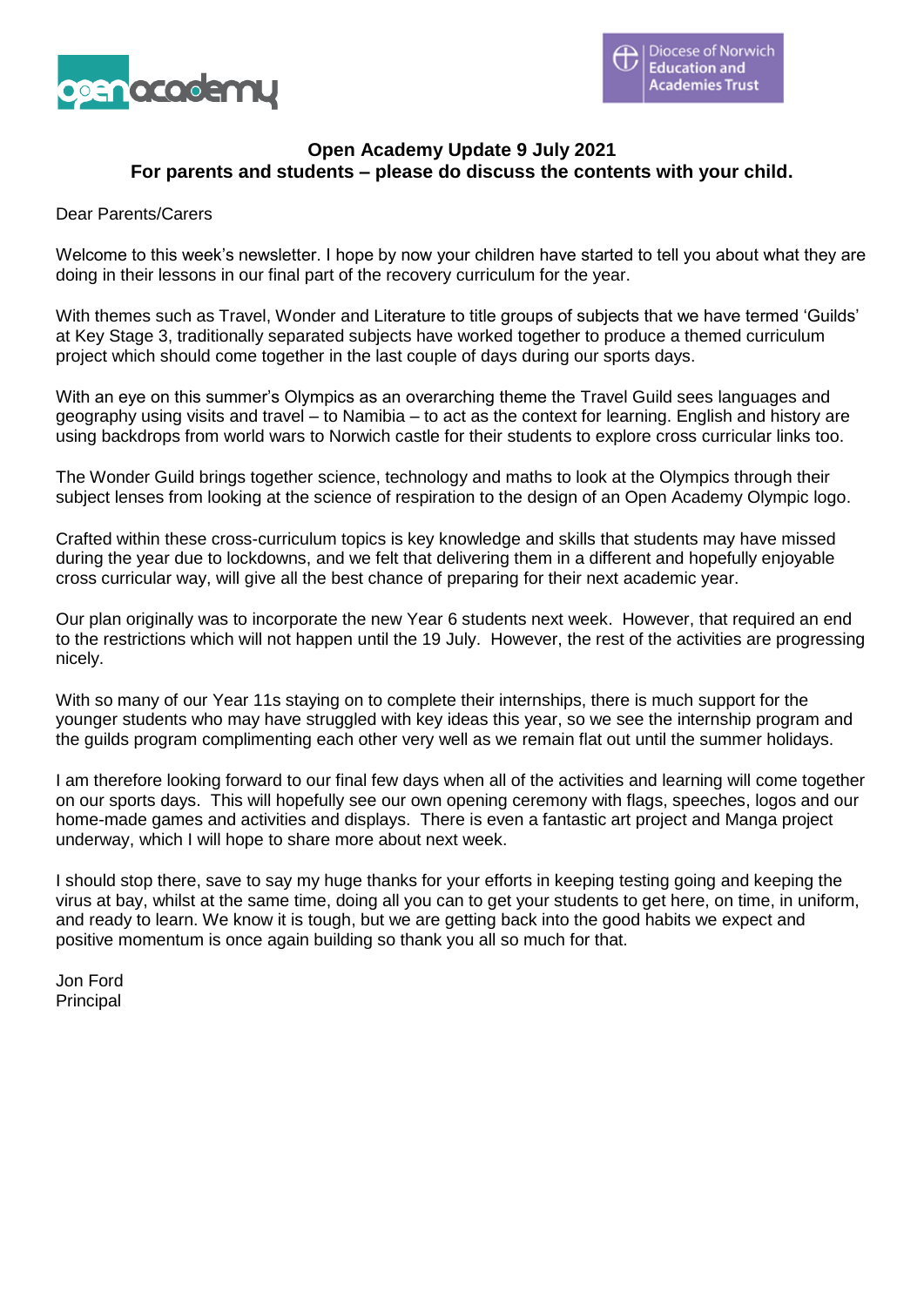

#### **Contents:**

- **1. Lost Property**
- **2. Year 7 News**
- **3. Year 8 News**
- **4. Year 9 News**
- **5. Year 10 News**
- **6. Duke of Edinburgh Awards**
- **7. Year 10 Geography Trip**
- **8. Year 11 News**
- **9. Sixth Form News**
- **10. Careers**
- **11. Uniform and Collection of Uniform**
- **12. Library News**
- **13. Attendance**
- **14. Chaplain's Reflection**

### **1 Lost Property**

There is currently a large amount of lost property being held in reception. This includes water bottles, coats, jewellery and PE kits. All the items will be placed on tables in the atrium next week and students will have the chance to check for anything they may have lost this school year. Please speak to your child about checking for lost items.

Anything not collected will be donated to charity at the end of term as, unfortunately, we do not have the space to store so many items indefinitely.

Mrs Wright **Receptionist** 

### **2 Year 7 News**

What an amazing week for the Year 7s. There has been lots of excitement around the year group this week, from students involved in painting a mural on a wall outside science, the Manga day on Wednesday, open voice meetings and the guild lessons, with support from the internship students. Next week sees the continuation of the guild lessons and support from older students involved in the internship, and the preparation for sports days and the end of term.

As we look towards the end of Year 7 and towards Year 8 we know students may need new uniform in the new academic year, can parents/carers please refer to the school uniform policy before purchasing new uniform. Thank you to the support of parents/carers, a majority of the year group are very smart and adhere to the school uniform policy.

Attendance has slipped a little this week, we understand that students are getting tired, please refer to the attendance policy and previous newsletters. Some students are also arriving late into school, can you please ensure that students arrive no later than 8.30am. We are still on a staggered start, Year 7s currently line up at 8.34am, those who are arriving after this time are missing important information from the year team before they go to tutor.

### **Shout outs this week**

Top Achievers this week, Keeley Youngs, Roseanne Gardner, Jessie Thomas, Areen Mohammed Ali, Abi McMahon, Riley Daniels, Ella-Rose Key, Katie Meadows, Leah Skipper, Lewis Ward – well done everyone. Next week we will be looking at the top achievers for the academic year. It is very close at the top. Keep up the amazing work.

Top tutor group – Mr Walters – D7, again it is very close between all year groups and we will be looking at the top tutor group next week with prizes for the week after.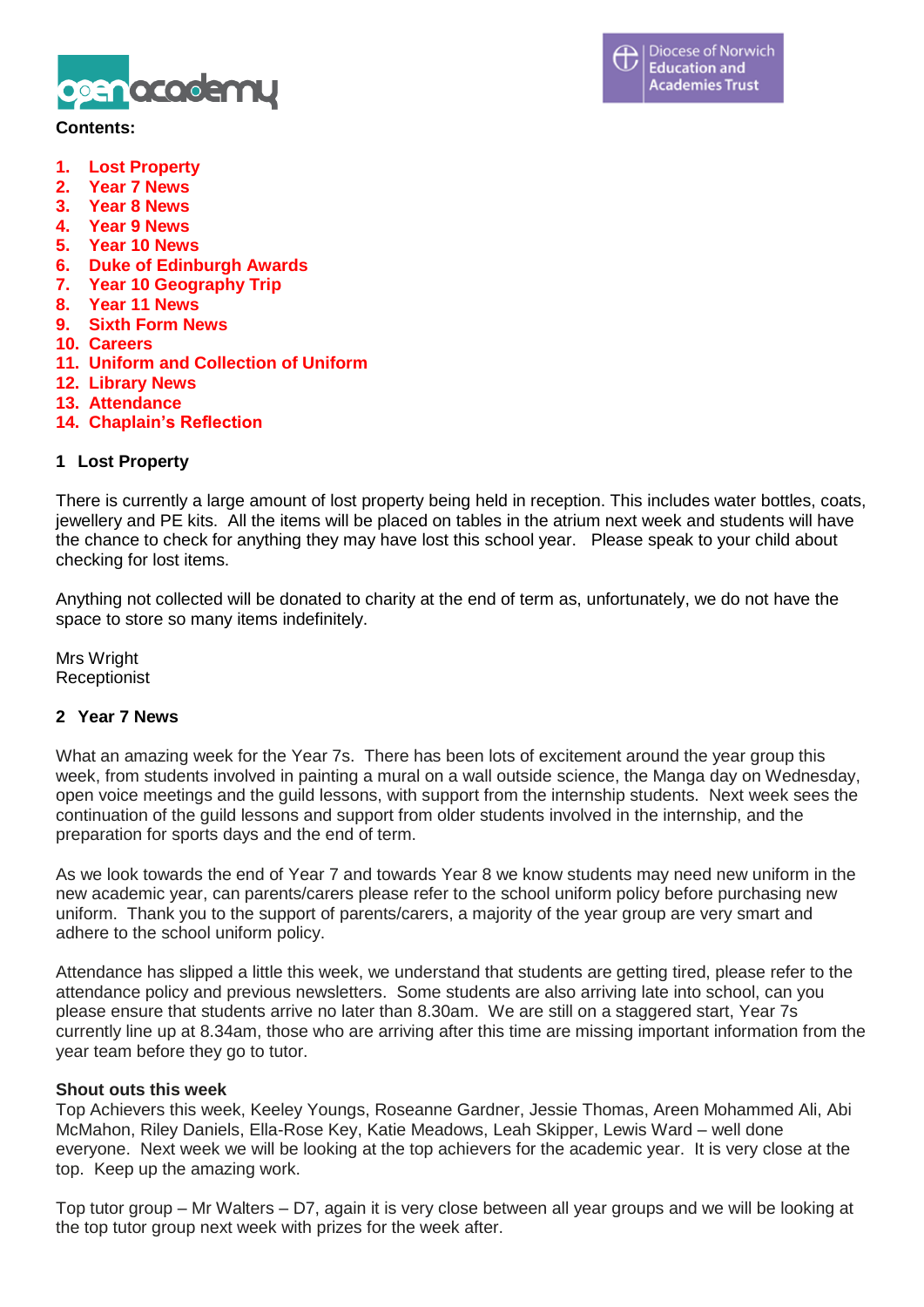

We are very fortunate to have a few laptops that we can donate to students. If your child does not have access to a device that enables them to complete homework, can parents/carers please email Mrs Lamb at Debbie.lamb@open-academy.org.uk if you would like to be considered for a device.

To end the newsletter we would like to say how proud of the year group we are and to echo the spirit from "World in Motion" by New Order "You never give up … you know you can win". Have an amazing weekend.

Ms Hewitt-Coleman and Ms Whitwood - Heads of Year 7 Mrs Lamb - Assistant Head of Year 7

### **3 Year 8 News**

This week, I begin with news that may have already reached you as the information was released a little earlier than I had anticipated. After much consideration and difficult decision making, I have decided to step back from the Head of Year role in September. The pastoral teams work incredibly hard to support our students and an awesome amount of time and energy is dedicated to the role, which has been my privilege for the past two years. However, with COVID restrictions easing slowly but surely, we are hoping to return to a full, varied and exciting extra-curricular timetable in September. For music, this means the return of lunchtime concerts, open sessions, ukulele orchestra, drum ensembles, piano café and choir. On top of that, I have ambitions for our students to partake in the Christmas concert, Open's Got Talent, the Royal Norfolk Show, the Norwich Arts Festival and a whole school production of 'School of Rock' to make up for all that was lost during lock-down. Whilst I wish my superpower was to be in two places at once, being a one-person music department means I need to pass the baton over to Mr Pickup, our new history teacher, to become Head of Year 9. I will of course be on hand to ensure a smooth transition in the Autumn term, along with Mrs Smith who will continue to be Assistant Head of Year, and I can reassure students that my door will always be open to them – it'll just be the music room rather than the year office! To parents, my support continues to extend to you as well and I will always be happy to take your call or emails if there is anything I can do.

On to congratulations this week! Firstly, to Brooke Craven-Andrews and Caitlin Applegate for winning the Positive Pathways competition. They have won a stadium tour of the Norwich Football Ground over the summer with a friend or family member!

Well done to the 50 or so Year 8 students who registered their interest in taking the Bronze Duke of Edinburgh Award. Mrs Pearsall delivered a presentation on Wednesday morning where pupils could take an application letter home, so please ask your child about this if they haven't already passed it on to you. It's a fantastic opportunity and an excellent qualification to put on your CV – finances shouldn't prove an obstacle to accessing this Award so please contact Mrs Pearsall for advice.

Congratulations to Arturas Kiesas, Kane Plant, Ellie Morter, Ariya Rashid, Deagan Walker and Jake Tyler for being the top achievement point winners this week!

Wishing you a wonderful weekend and we hope that not too much sleep is lost on Sunday, ready for the early start back at school on Monday!

Miss Lines – Head of Year 8 Mrs Smith – Assistant Head of Year 8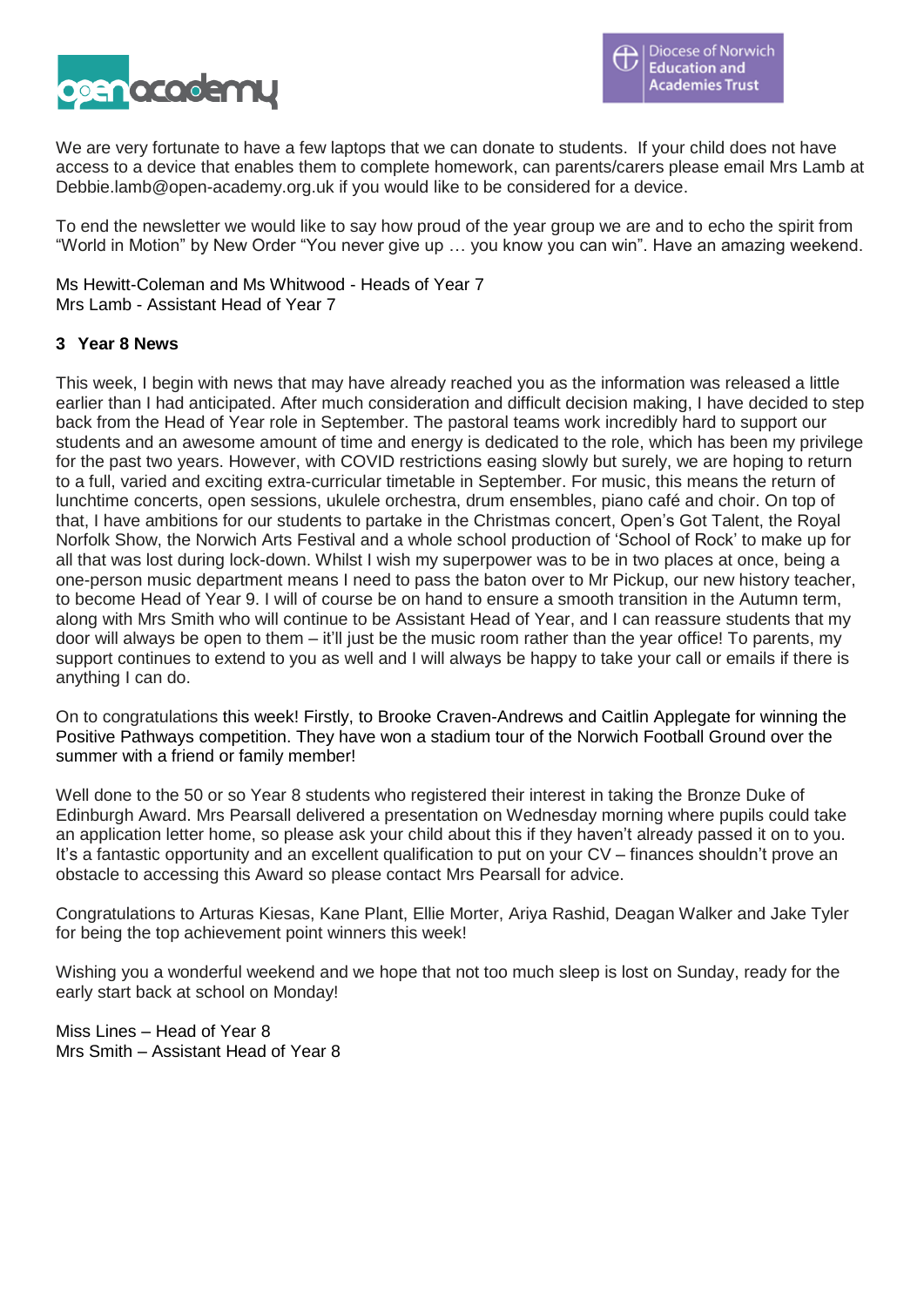

## **4 Year 9 News**

One more full week to go in school. All Year 9 students, if present in school, should have received their options letters from Mr Ward and hopefully most are pleased with their choices. If you have any queries please contact either ourselves or Mr Ward.

There was a Manga festival held on Wednesday morning for KS3 students which we hope all students enjoyed.

Our top achieving students this week are: Ella Iftimie-Hau, William Orr, Alfie Kay, Lola Pauling, Jude Abramson, Bryn Norris, Leefna Silva, Joshua Carter-Strike, Lilli Aldis and Lauren Aldous. Well done to you all.

A big shout out to Freya Graysmark for doing an amazing job at planning a set of transition activities for the new Y7 SRB pupils from Miss O'Kelly and well done from us.

Finally, COME ON ENGLAND! Unfortunately, at the beginning of the tournament I said if there was a petition for me to change my hairstyle/colour to look like Foden then I would do it if England win. So when England win on Sunday there will be a photo of my new hairstyle in next week's newsletter to look forward to!

Mr Lambert – Head of Year 9 Mrs Roe – Assistant Head of Year 9

### **5 Year 10 News**

No update.

Mrs Clayton – Head of Year 10 Mrs Roberts – Assistant Head of Year 10

### **6 Duke of Edinburgh Awards**

Year 9 & 10 had an assembly giving them information about the Silver Duke of Edinburgh Award. This award is recognised internationally and is not only fun, but well respected by further education establishments and employers. Please talk with your child about this amazing opportunity. Those who are interested will be given a letter on Monday.

The costs are kept to an absolute minimum and support can be given and should not be a barrier to anyone participating. We have a huge storeroom full of equipment and therefore it is not necessary to buy expensive equipment.

Your child can participate even if they have not done the bronze award, but may have to do some of the sections (physical, skills and volunteering) for a bit longer than if they had done the bronze.

For more information please click on this video link [https://www.youtube.com/watch?v=FqHrGnY\\_Ktg](https://www.youtube.com/watch?v=FqHrGnY_Ktg) and please feel free to email Mrs Pearsall for further information, ruth.pearsall@open-acaemy.org.uk

Mrs Pearsall Teacher and DofE Co-Ordinator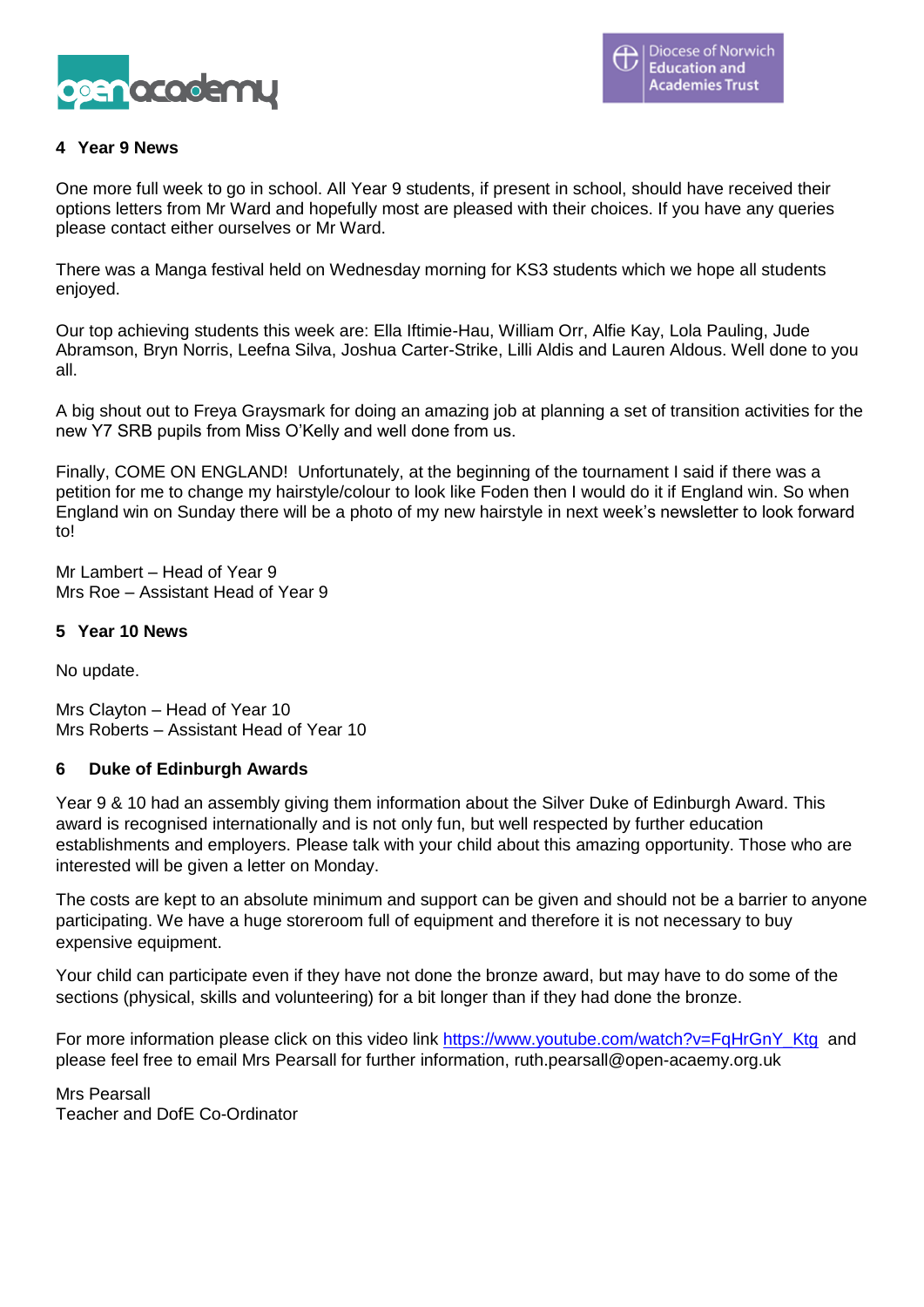

# **7 Year 10 Geography Fieldwork – North Norfolk Coast**

We were very fortunate to re-schedule this year's visit and take 35 of our GCSE geography students to the coast on Wednesday. The students had great weather and saw a number of Norfolk's amazing locations including Sea Palling, Happisburgh, Sheringham and Weybourne. We were learning about the processes and management that shape the coasts today. Thank you for allowing them all to go!



### **8 Year 11 News**

No update.

Mrs Pearsall – Head of Year 11 Mrs Middleton – Assistant Head of Year 11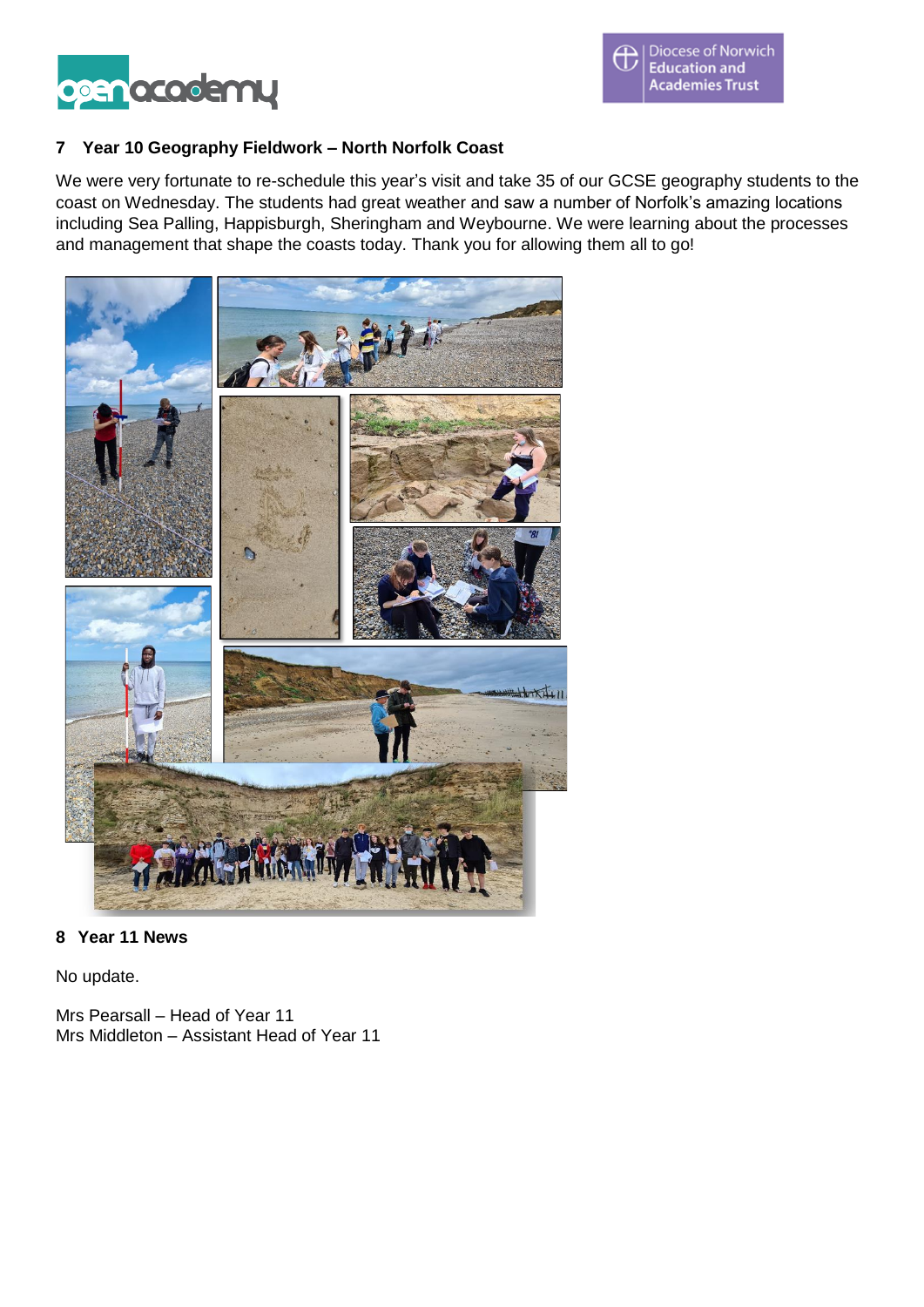

# **9 Sixth Form News**

### **Parent & Carer Ambassador Job Role**

There is a job opening with UEA NEACO which may be of interest to parents. We are looking for parents and carers who:

- Are living in Norfolk
- Have recently, or are supporting, their young person through higher education or a higher or degree apprenticeship
- Would like to share their knowledge and experience with other parent and carers
- Applications to be in by **16 July 2021**

The Parent and Carer Ambassador team will offer reassurance and guidance to other parents and carers as they help their young person to plan for the future. We are interested to hear from parents and carers who have not studied in higher education themselves and/or who have supported their child to go into HE when many of their friends haven't chosen to go.

This is a paid opportunity to support NEACO to deliver events, activities and develop resources designed to engage and inform parents and carers. Please see [the link](https://www.takeyourplace.ac.uk/about/work-for-us) for further information and pass on to anyone who you believe may be interested. For more information please get in touch with Melanie Kidd, NEACO Higher Education Parent Carer Champion: [melanie@takeyourplace.ac.uk.](mailto:melanie@takeyourplace.ac.uk) Please find the application form [here.](https://eur01.safelinks.protection.outlook.com/?url=https%3A%2F%2Fforms.office.com%2Fr%2F3r0Let3Wxy&data=04%7C01%7CCarrie.Tooke%40uea.ac.uk%7C9d25954ca0b746084b2e08d93afa29ff%7Cc65f8795ba3d43518a070865e5d8f090%7C0%7C0%7C637605668378935139%7CUnknown%7CTWFpbGZsb3d8eyJWIjoiMC4wLjAwMDAiLCJQIjoiV2luMzIiLCJBTiI6Ik1haWwiLCJXVCI6Mn0%3D%7C1000&sdata=hWSWKcqV2%2FQQUWXB3VPsHRYGminpG77SiMDsI95m%2BXw%3D&reserved=0)

#### **UCAS Parents evening**

Many thanks to those parents that joined us on Tuesday evening for the UCAS session. The meeting was recorded so please feel free to watch it via [this link.](https://utv.uea.ac.uk/View.aspx?id=61053~5c~UkDY6vWvnP&code=Vq~rqvmWG7vLKF5GDJgGzeBr5Tig5FxBa6mmYs3O0Gv7i8LyEd5TSIkqvKpYYo3zePv7dkHfGSnqqsgD2KNdMHJQxFGcGa683p3mw6SfSAOqRxofQob&ax=7y~fkRpFoInoBiUGY)

Mrs Molloy Head of Sixth Form

### **10 Careers**

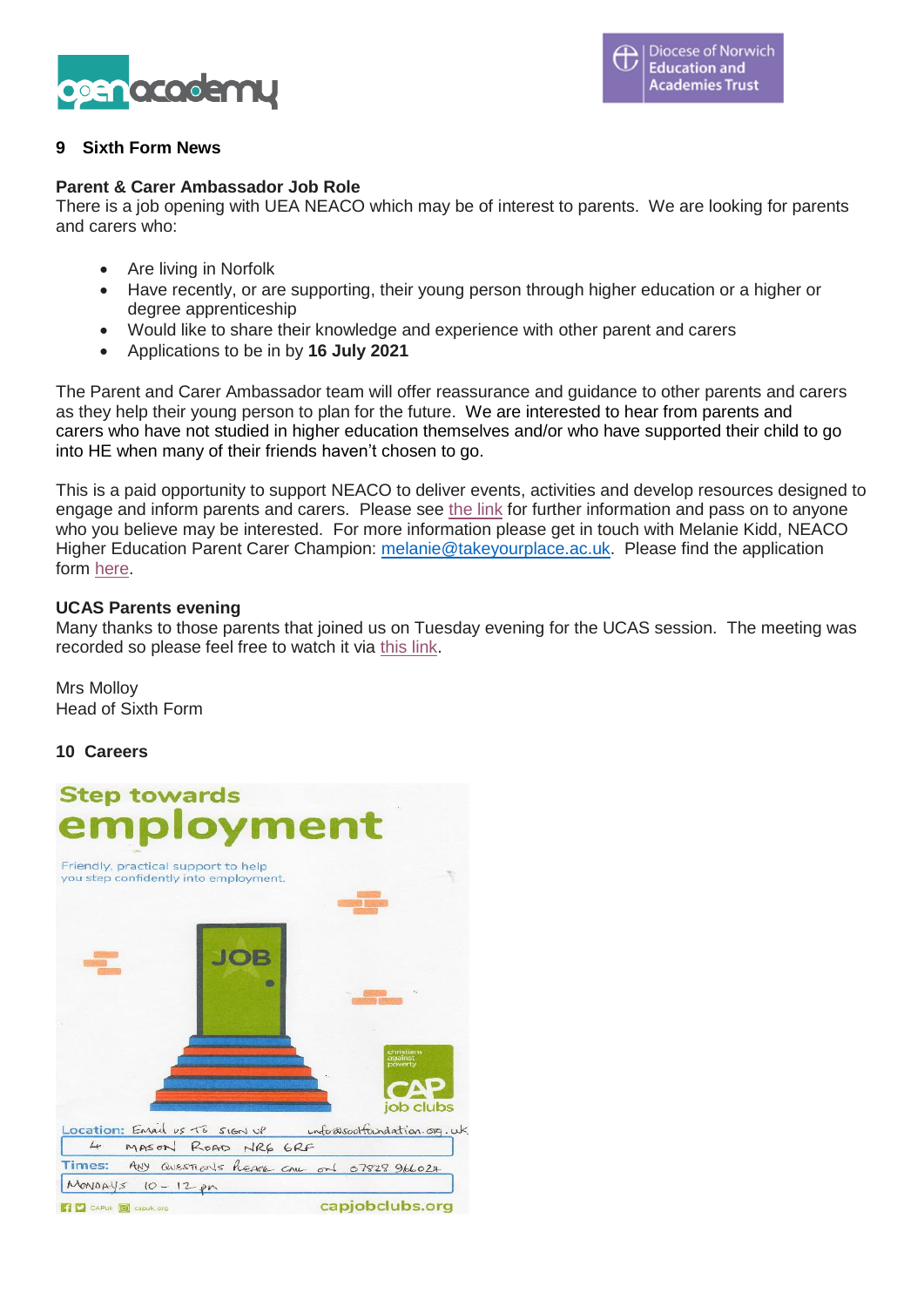

#### Diocese of Norwich **Education and Academies Trust**

# **11 Library News**

#### **KS3 Manga Festival**

This Wednesday students took part in the Norwich Schools Manga Festival. The morning started with a presentation from Sonia Leong, a Manga author and illustrator. We learnt about her experiences as a Manga artist, how she got started in the career and the techniques and processes involved in creating Manga books.

Next up was Rayna Denison, an academic at UEA, who took us through an introduction to Manga. The talk ranged from the history of how the form grew in Japan, to some recommendations of Manga books that can support students in their studies. Finally, we ended the day with a couple of practical sessions. Year 7 followed a live draw-a-long with comic artist, James Parsons, while a small group of Year 8 and 9 students came along to a drawing workshop with Sonia Leong.

It has been lovely to hear from students who enjoyed learning more about Manga as well as seeing their artwork from the day.



Students have had the opportunity to order signed books from Sonia Leong. The deadline for any orders through the school closes today (9 July 2021), however if your child would like to order a signed book, they can still so directly from the author's website: <http://www.fyredrake.net/shop.html>

### **Art Competition**

This week also saw the winner's announcements of our Manga Art competition. We are extremely pleased to share that three of the winners were Open students. Congratulations to: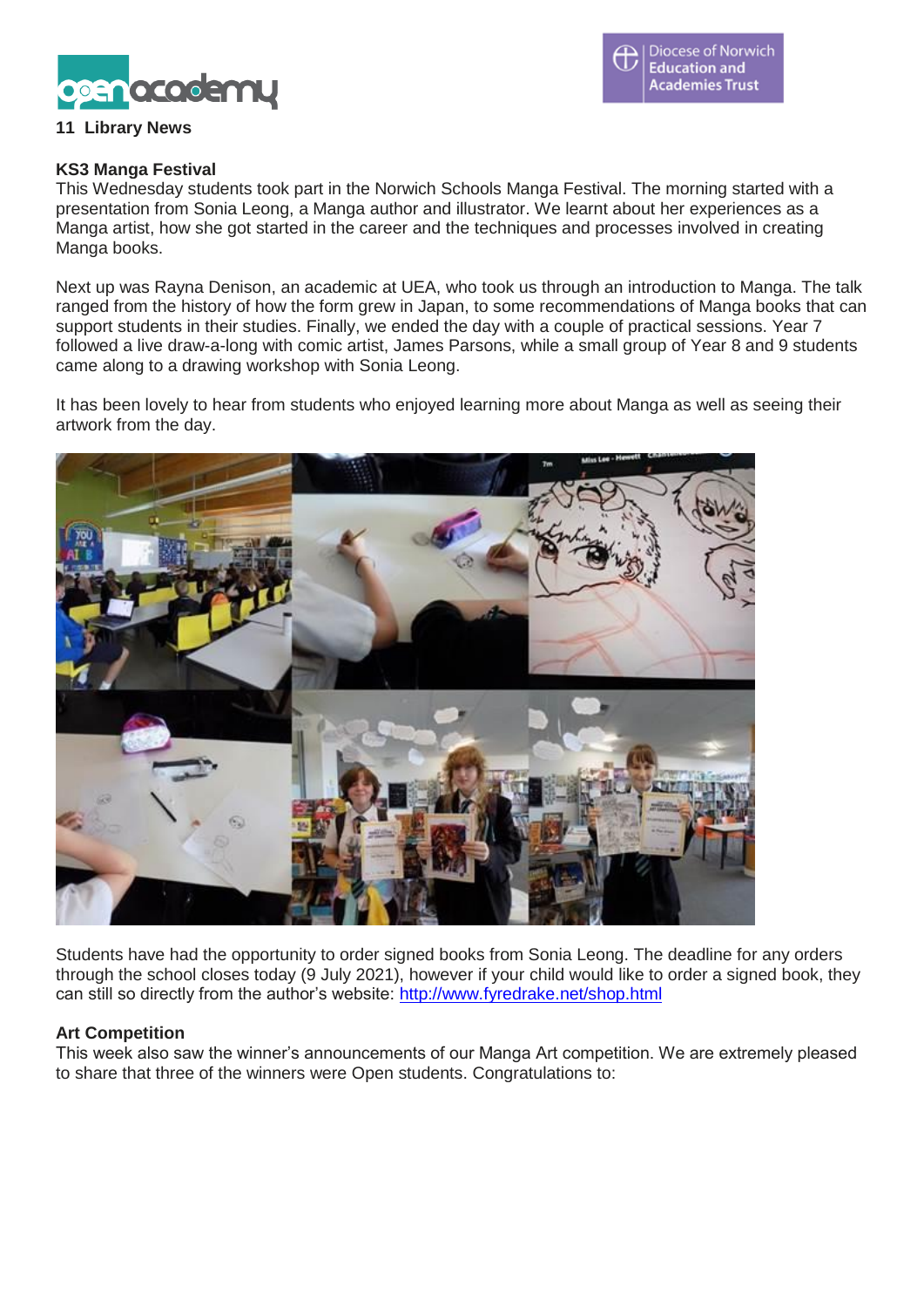





Lucy Norris-Waterfield

Special Mention (11-13 Age Category)



Lily Turner

Third Place (11-13 Age Category)



Ema Vaskyte

First Place

(14+ Category)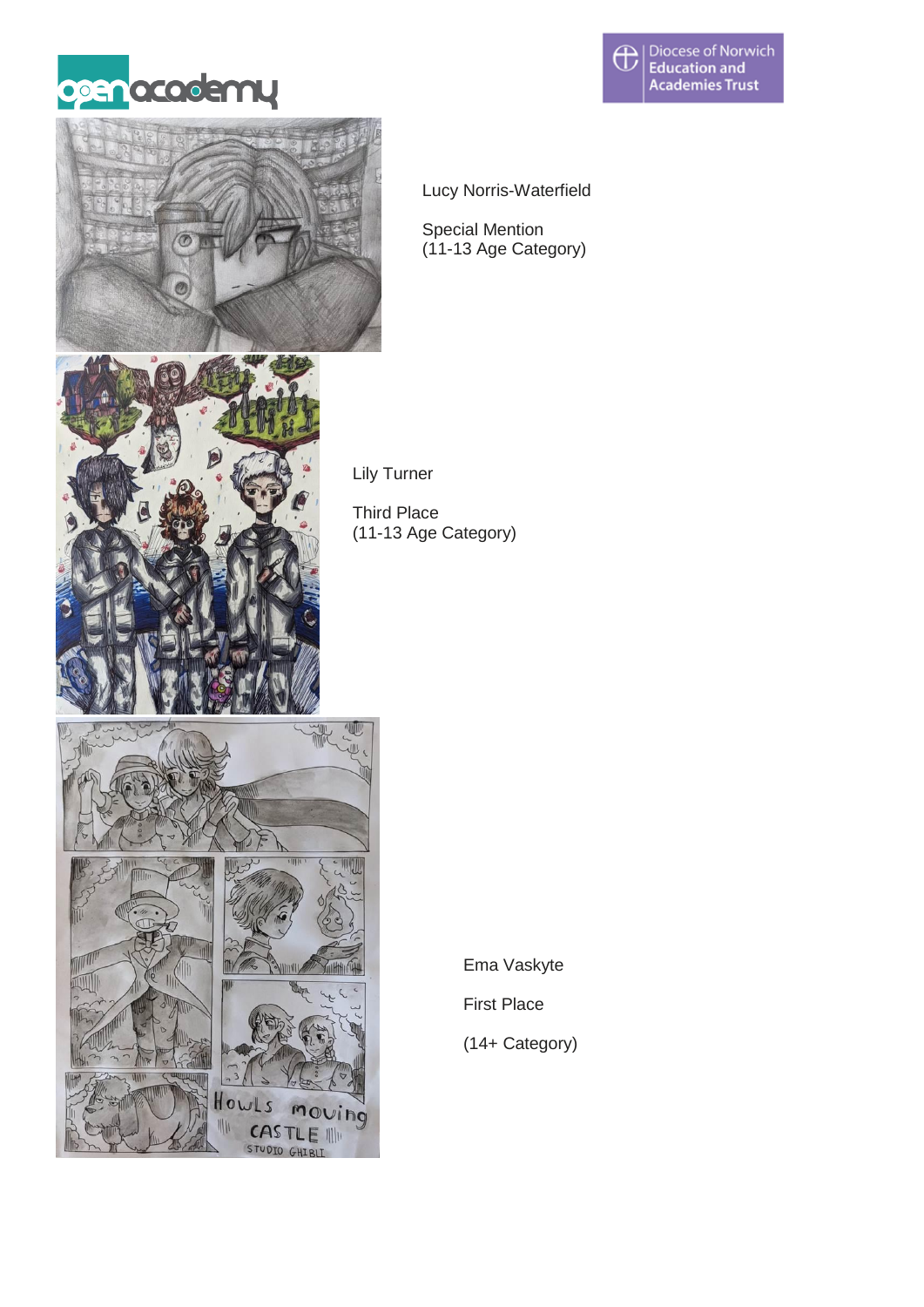

We would also like to offer a big well done to all the Open students who submitted art work for the competition. A collection of all the entries can be viewed by [clicking](https://openacademyorguk-my.sharepoint.com/:b:/g/personal/donna_ling_open-academy_org_uk/EWVh-XfLABVFoOjAKdB5Ng4BuChjkBHWLKwhg07gHr-lQw?e=Yfd93M) here.

### **AR Top 20 and Carnegie Celebration Picnic**

Next Friday we will be celebrating our top readers with a picnic on the field. Students will be selected from the Accelerated Reader Top 20 (based on how much you've read and your quiz scores) as well as students who have taken part in the Carnegie Book Shadowing Scheme and read at least 3 of the shortlisted books. Keep reading and quizzing over the next week to secure your place!

### **Library Books Return Deadline**

All library books on loan to students should be returned by students before we break up for the summer on Wednesday, 21 July. Please can you ask your child to look for any books that may be at home. Thank you in advance.

Miss Ling Librarian

### **12 Purchase and collection of school uniform**

As previously advised Open Academy blazers, ties and our new PE Shirts which are all compulsory are available for you to order along with other uniform items which are available elsewhere.

There is the option to have your delivery sent direct to your address, or if you prefer, it can be delivered into the academy for you or your child to collect. In term time there will be deliveries into the academy on the second and fourth Monday of each month.

We have agreed with Price & Buckland to accept deliveries into school in the summer holiday on Wednesday, 4 August and Wednesday, 18 August. The academy will therefore be open for collection of orders on Thursday, 5 August and Friday, 6 August from 10am to 2pm and again Thursday, 19 August and Friday, 20 August 10am to 2pm.

Not all students chose to wear a jumper under their blazers but if one is worn it must be an Open Academy jumper. These will still be available to purchase from the Open Academy in term time.

We will always hold a supply of ties in the academy for any late minute purchases.

Open the following link to view the [Price & Buckland](https://price-buckland.co.uk/school-finder/?school-search=Open+Academy) website.

Mrs Rose Cover Manager/Senior Administrator

### **13 Attendance**

Well done to Year 8 for having the highest attendance for week ending 02.07.2021.

For week 28.6.2021 and 02.07.2021, we had an amazing 335 students who achieved 100% attendance from Year 7 to 10. We also had 31 students from Year 12 who also achieved 100% attendance. Well done to all those students!

Just a reminder that If your child is absent due to illness, medical appointment etc., please contact Reception or email [student.absence@open-academy.org.uk](mailto:student.absence@open-academy.org.uk) to inform us of the reason for their absence before 8.30am, if possible.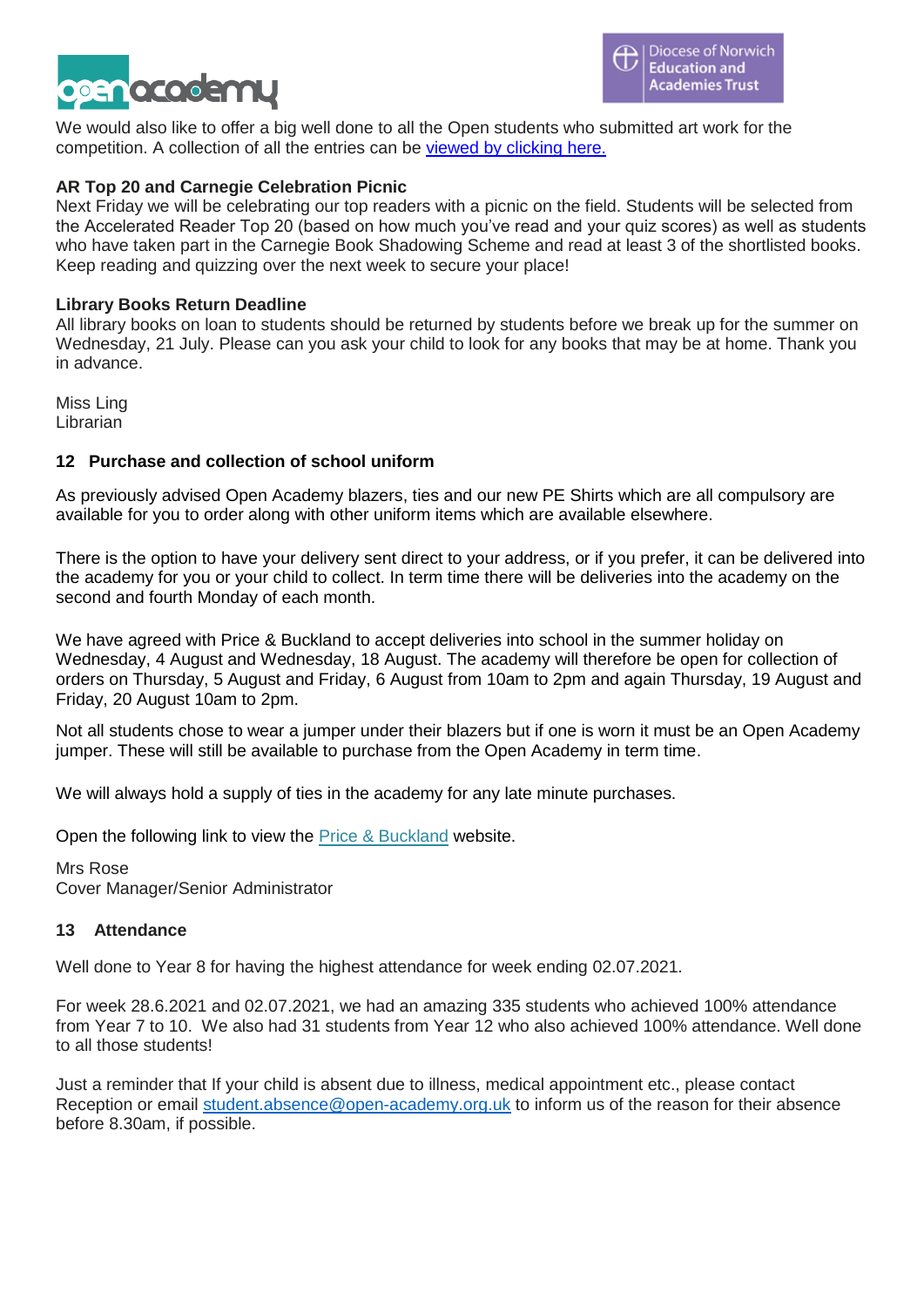



**Diocese of Norwich** Œ **Education and Academies Trust** 

| Year Group 12 | 91.98% |
|---------------|--------|
| Year Group 7  | 92.65% |
| Year Group 8  | 94.26% |
| Year Group 9  | 91.49% |
| Year Group 10 | 91.70% |

Mrs Ganson Attendance Officer

# **14 Chaplain's Reflection**

### **Hard Work**

I heard this quote this week and it has caused me to reflect a lot. This quote, arguably can be true. "Hard work beats talent". We can look around us at other people and say, I can never be as talented as them or we say, they are a natural at what they do.

As we hold on to that thought, I want to encourage you with this story. A man was walking nearby to a group of elephants that was halted by a small rope tied to their front leg. He was amazed by the fact that the huge elephants are not even trying to break the rope and set themselves free.

He saw an elephant trainer standing beside them and he expressed his puzzled state of mind. The trainer said "when they are very young and much smaller, we use the same size rope to tie them and, at that age, it's enough to hold them there. As they grow up, they are conditioned to believe they cannot break away. They believe the rope can still hold them, so they never try to break free."

Just like the young elephants we can believe due to past failures, that we just give up. But contrary to this belief, with some hard work, we can break away and achieve so much more.

A guy called David Beckham, which we are almost certain to of heard of, always stayed behind when training was over after everyone else had gone home. He used to practise hundreds of free kicks to get better and to get on the same level as other world class football players. David Beckham is now renowned as one of the best ever strikers of the football. Hard work works.

In wrapping this up, I take great encouragement from the Bible which says, "I can do all things through Him (God) who strengthens me". Gods help is only a prayer away and He encourages us to get better at what we do."